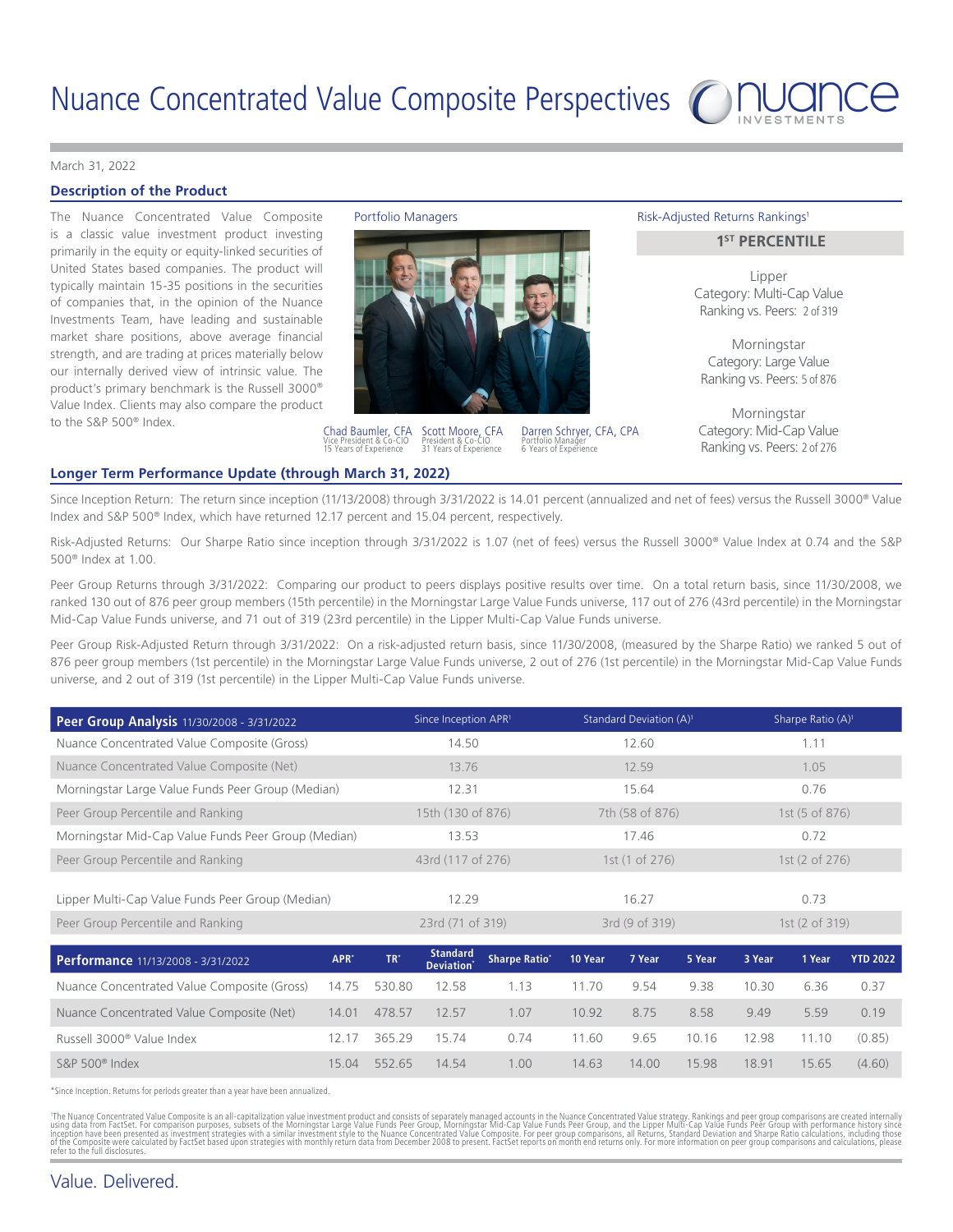# **Shorter Term Performance Update** (Two-Year and Year-to-Date)

| Rolling 2-Year Return Periods          |                              | Current 2-Year Period as of 3/31/2022 |                                            |                                              |  |
|----------------------------------------|------------------------------|---------------------------------------|--------------------------------------------|----------------------------------------------|--|
| 11/30/2008 - 3/31/2022                 | Periods Beating the<br>Index |                                       | Composite (%)<br>Annualized<br>Net of Fees | Russell 3000 <sup>®</sup><br>Value Index (%) |  |
| Nuance Concentrated<br>Value Composite | 89/137                       | 65.0%                                 | 19.44                                      | 32.65                                        |  |



Your team at Nuance cautions clients regarding the use of short-term performance as a tool to make investment decisions. That said, if a client wants to consider our short-term performance, we recommend emphasizing two-year rolling periods since our inception. Our normal discussion of short-term performance will center on two-year performance, but we will also note calendar year to date results as is our tradition.

For the period ending March 31, 2022, the Nuance Concentrated Value Composite two-year rolling return is 19.44 percent (annualized and net of fees) versus the Russell 3000® Value Index and S&P 500® Index which have returned 32.65 percent and 34.47 percent, respectively. Overall, we have outperformed in 89 out of the available 137 two-year periods as shown in the chart labeled Rolling 2-Year Return Periods.

Year-to-date, the Nuance Concentrated Value Composite has returned 0.19 percent (net of fees) versus the Russell 3000® Value Index and the S&P 500® Index, which have returned (0.85) percent and (4.60) percent respectively.

| <b>YTD</b><br>2022 |                                                                                                                                                                                                                                                                                                                                                                                                                                                                                  |
|--------------------|----------------------------------------------------------------------------------------------------------------------------------------------------------------------------------------------------------------------------------------------------------------------------------------------------------------------------------------------------------------------------------------------------------------------------------------------------------------------------------|
|                    |                                                                                                                                                                                                                                                                                                                                                                                                                                                                                  |
|                    |                                                                                                                                                                                                                                                                                                                                                                                                                                                                                  |
|                    |                                                                                                                                                                                                                                                                                                                                                                                                                                                                                  |
|                    |                                                                                                                                                                                                                                                                                                                                                                                                                                                                                  |
|                    | 2009 2010 2011 2012 2013 2014 2015 2016 2017 2018 2019 2020 2021<br>Nuance Concentrated Value Composite (Gross) 4.47 42.24 18.79 6.85 18.41 35.33 8.88 (1.28) 20.49 12.11 (3.82) 28.92 4.25 10.80 0.37<br>4.47 41.70 18.13 6.29 17.79 34.45 8.07 (1.98) 19.70 11.29 (4.55) 28.00 3.48 9.99 0.19<br>19.76 16.23 (0.10) 17.55 32.69 12.70 (4.13) 18.40 13.19 (8.58) 26.26 2.87 25.37 (0.85)<br>26.46 15.06 2.11 16.00 32.39 13.69 1.38 11.96 21.83 (4.38) 31.49 18.40 28.71 (4.60) |

# **Composition of the Portfolio** as of [3/31/2022](DBF_DATE_EOM_SHORT)

| Portfolio Characteristics <sup>2</sup>                                    | <b>Nuance Concentrated</b><br><b>Value Composite</b> | Russell 3000 <sup>®</sup><br><b>Value Index</b> |
|---------------------------------------------------------------------------|------------------------------------------------------|-------------------------------------------------|
| Weighted Average Market Cap                                               | 22.0 <sub>b</sub>                                    | 158.5b                                          |
| Median Market Cap                                                         | 10.7 <sub>b</sub>                                    | 2.3 <sub>b</sub>                                |
| Price to Earnings (internal and ttm)*                                     | 14.8x                                                | 17.3x                                           |
| Price to Earnings (ex-neg earnings)                                       | $\qquad \qquad \blacksquare$                         | 15.8x                                           |
| Dividend Yield                                                            | 1.6%                                                 | 1.9%                                            |
| Return on Equity                                                          | 10.7%                                                | 14.2%                                           |
| Return on Assets                                                          | 4.0%                                                 | 2.8%                                            |
| Active Share vs Russell 3000 <sup>®</sup> Value<br>Index                  | 99%                                                  |                                                 |
| Upside/Downside Capture Ratio vs<br>Russell 3000 <sup>®</sup> Value Index | 81%/63%                                              |                                                 |
| Number of Securities                                                      | 23                                                   | 2.284                                           |

We continue to be pleased with the overall composition of the portfolio. Remember that we are seeking investment opportunities in leading business franchises with better than average valuation support. Using the adjacent table, you can see that the portfolio has a Price to Earnings ratio of 14.8x versus the Russell 3000® Value Index of 17.3x. We are achieving this ratio with a portfolio of companies that have a return on assets of 4.0 percent versus the Russell 3000® Value Index of 2.8 percent. This dichotomy of above average companies selling at below average multiples has the opportunity for outperformance over the long-term, in our opinion.

\*Based on Nuance internal estimates and benchmarked against the above noted index.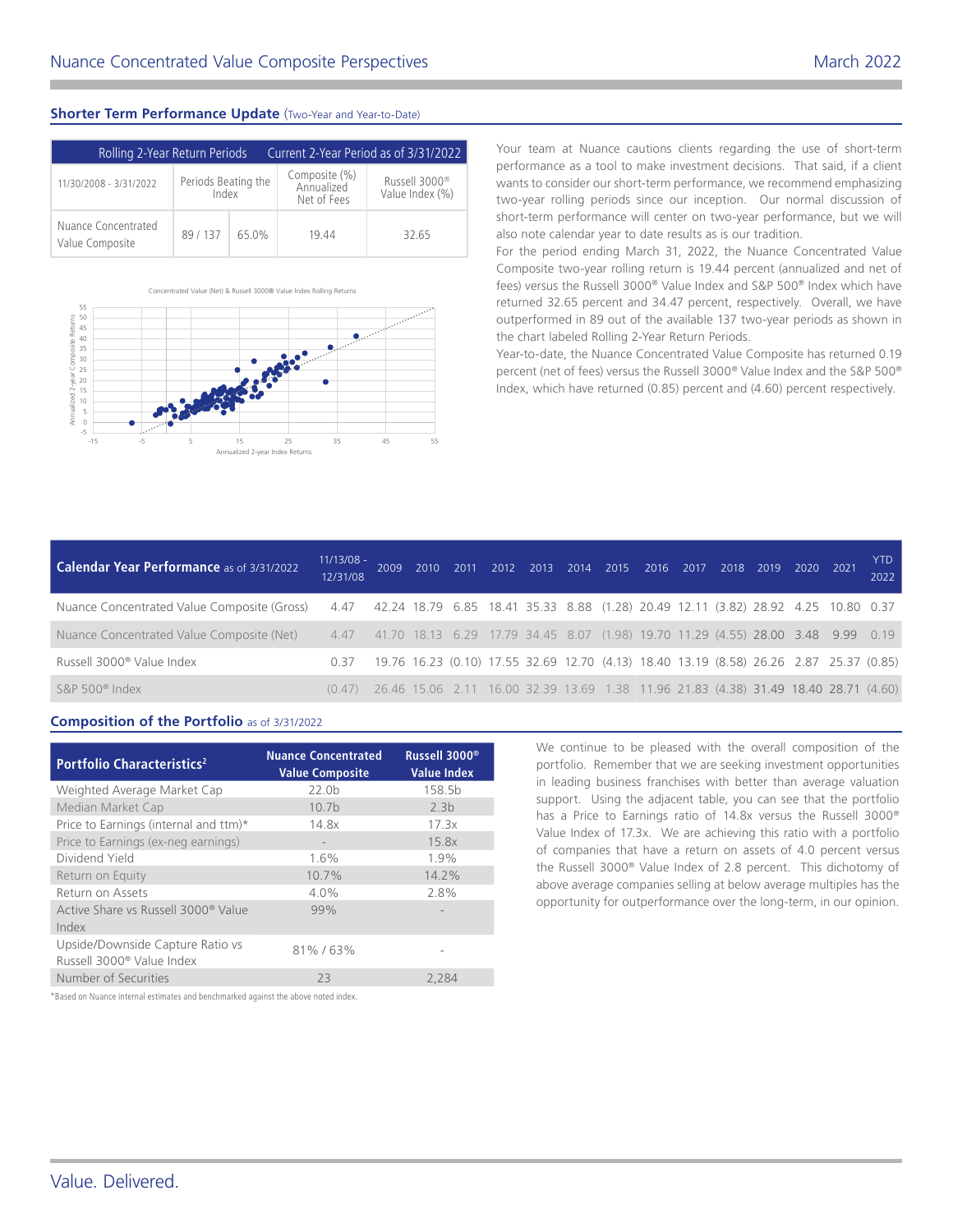# **Sector Weights and Portfolio Positioning** as of [3/31/2022](DBF_DATE_EOQ_SHORT)



The volatility during the quarter created opportunities that we believe allowed us to take advantage of the changing risk rewards in the portfolio. The largest changes in the portfolio during the quarter centered around our exposures in the Financials and Consumer Staples sectors. We lowered our exposure in the Financials sector during the quarter as we believe several of our names are approaching our view of fair value. While we lowered our exposure in the Financials sector, we increased our exposure in the Consumer Staples sector. We continue to see opportunities primarily in the Personal Products, Household Products, and Food Products industries as we believe Covid-19 continues to impact select businesses. Additionally, our view is that earnings have been negatively impacted by rising raw material costs. We believe these costs can ultimately be mostly offset by price increases which generally lag the raw material price increases. We remain overweight in the Health Care sector as we continue to believe that hospital patient volumes are still running below normal as the industry continues to recover from disruption associated with the Covid-19 pandemic. In our opinion, this has created opportunities within the Health Care Equipment & Supplies industry, which makes up a large portion of our overweight position in the sector. We remain underweight in the Energy sector where we believe the sector is facing a multi-year period of competitive transition. Lastly, we remain underweight in the Consumer Discretionary, Industrials, Communication Services, Materials, and Information Technology sectors primarily due to a combination of competitive uncertainty and valuation concerns.

### **Stocks We Added to Your Portfolio ([First Quarter 2022](DBF_DATE_EOQ_QTR_YR)):**

Clorox Company (CLX): CLX is a leading provider of household and personal care products, with market leading positions in bleach, surface cleaning products, trash bags, charcoal, and natural personal care products. The company's brands include Clorox® branded cleaners, Glad® trash bags and storage products, Kingsford® charcoal, and Burt's Bees®. CLX faced some headwinds throughout 2021 and lingering into 2022, most notably inflationary pressures from labor, transportation, and raw material costs. The primary headwind has been significantly higher resin prices, which is a key raw material used in manufacturing the company's products. These higher costs have created pressure on the company's profit margin, which we believe to be transitory; we believe that earnings will eventually normalize higher through some combination of price increases and potentially easing commodity costs. This has created an attractive risk reward compared to other opportunities, in our view.

Mission Produce, Inc. (AVO): AVO is a leading distributor of avocados in the United States (U.S.) and other parts of the world. The company has been gaining market share for most of the past two decades through a combination of expanding supplier relationships in Mexico and investing in its own farming assets in Peru and Guatemala. AVO has faced some transitory headwinds recently, including inflationary pressures from distribution and labor costs, a smaller than usual avocado crop in Mexico toward the end of 2021, and temporary disruptions related to implementation of a new ERP system. We believe AVO is underearning its long-term potential and that the company's earnings will normalize higher over time, which has created what we view as an attractive risk reward versus other opportunities.

NuVasive, Inc. (NUVA): NUVA is a leading manufacturer of spine implants, tools, and supplies with a portfolio that is oriented toward innovative products and minimally invasive techniques. The company has been a consistent long-term market share gainer, and we believe their prospects to sustain share gains are good. Historically, the company has delivered margins below what we consider normal due to superfluous spending practices, but we believe a new management team that took over in 2018 has taken the steps necessary to drive margin improvement. More recently, the stock has underperformed on Covid-19-related delays in elective procedures, and we think that disruption to procedure volumes has also masked the above referenced operational improvements. We believe this dynamic to be transitory and we took advantage of the opportunity to establish a position at what we view as a favorable risk reward.

# **Stocks We Eliminated from Your Portfolio [\(First Quarter 2022](DBF_DATE_EOQ_QTR_YR)):**

Becton, Dickinson and Company (BDX): BDX is a leading manufacturer of vascular access, medication delivery, and diagnostic products and a long-time Nuance favorite. We exited our position during the quarter in favor of what we view as better risk reward opportunities in the Health Care sector. We continue to like the business and will look to re-enter our position at more favorable prices in the future.

Chubb Limited (CB): We have sold our investment in CB, a leading global provider of property and casualty (P&C) insurance. In our view, CB's earnings power has recovered to a level we consider to be normal, and fair valuation of its stock price has been achieved. CB is a high conviction Financials sector constituent for the Investment Team, and we will be looking for additional opportunities to invest in the company in the future.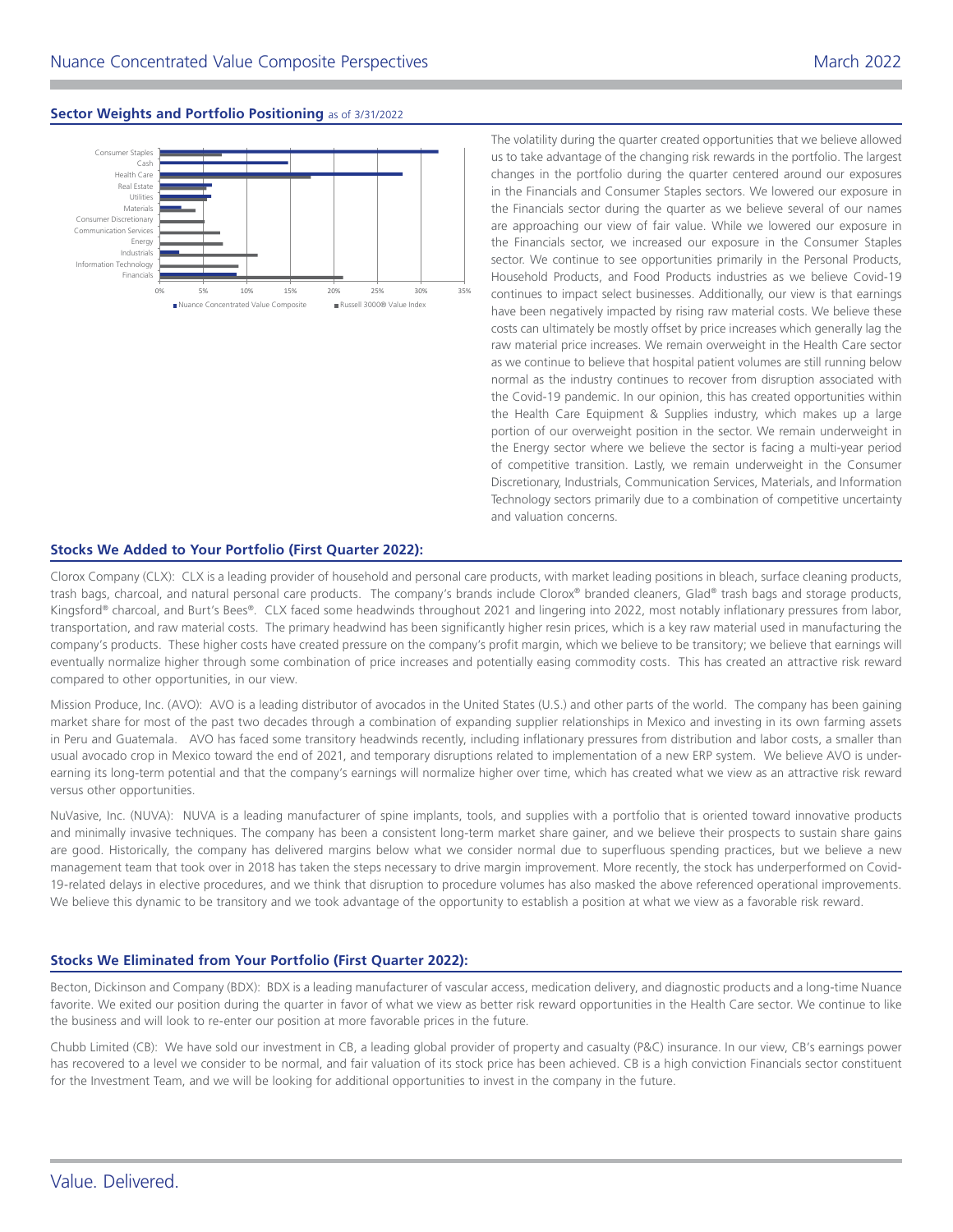# **Nuance Perspectives from President & Co-CIO, Scott Moore, CFA**

#### Dear Clients,

For the three months ending March 31, 2022, the Nuance Concentrated Value Composite was up 0.19 percent (net of fees) compared to the Russell 3000® Value Index, which was down (0.85) percent, and the S&P 500® Index, which was down (4.60) percent. From our perspective, since-inception performance is the most important barometer of performance, and in the period since inception (November 13, 2008 - March 31, 2022), the Nuance Concentrated Value Composite was up 14.01 percent (annualized and net of fees) compared to the Russell 3000® Value Index, which was up 12.17 percent, and the S&P 500® Index, which was up 15.04 percent.

#### Nuance Performance Goals

At Nuance, we have four overriding goals for our Concentrated Value investment strategy:

- 1. First, we seek to beat our primary benchmark (the Russell 3000® Value Index) more times than not during calendar years. Calendar year performance matters to us given how important that period is to most of our clients. We are unlikely to beat our benchmark each calendar year and expect to have particular difficulty outperforming during latter stages of the investment, valuation, and economic cycles. In our experience, those periods are usually characterized by high valuations, high levels of corporate leverage, and oftentimes very narrow markets in which investors do not appear to be focused on risk in general. In pursuing this goal, we note that since the inception of the Nuance Concentrated Value Composite on November 13, 2008, we have outperformed our primary benchmark 11 out of 14 years (including our stub year of 2008) and 10 out of 13 (not including the 2008 stub year). For the first three months of 2022, the Nuance Concentrated Value Composite was up 0.19 percent (net of fees) versus our primary benchmark, the Russell 3000® Value Index, which was down (0.85) percent. If that performance holds for the full calendar year, the Nuance Concentrated Value Composite will have outperformed 12 out of 15 years (including the stub period of 2008).
- 2. Second, we seek to outperform our primary benchmark (since inception and net of fees) and to do so with less risk, as measured by the standard deviation of returns. As of March 31, 2022, we have accomplished this goal, given that the Nuance Concentrated Value Composite rose 14.01 percent (annualized and net of fees) between its inception on November 13, 2008 through March 31, 2022 compared to the Russell 3000® Value Index, which rose 12.17 percent. Further, during the same period, the Nuance Concentrated Value Composite had a standard deviation of 12.57 percent (annualized and net of fees), meaningfully lower than the 15.74 percent standard deviation of the Russell 3000® Value Index.
- 3. Third, we seek to outperform our peers over the long term (since inception) and to do so with less risk, as measured by the standard deviation of returns. Since inception, our peer group performance has also been solid, as illustrated by the Nuance Concentrated Value Composite's 1st percentile Sharpe Ratio metrics versus our peers (see Exhibit 1 below).<sup>1</sup>

| Peer Group Analysis 11/30/2008 - 3/31/2022          | Since Inception APR <sup>1</sup> | Standard Deviation (A) <sup>1</sup> | Sharpe Ratio $(A)^1$      |
|-----------------------------------------------------|----------------------------------|-------------------------------------|---------------------------|
| Nuance Concentrated Value Composite (Gross)         | 14.50                            | 12.60                               | 1.11                      |
| Nuance Concentrated Value Composite (Net)           | 13.76                            | 12.59                               | 1.05                      |
| Morningstar Large Value Funds Peer Group (Median)   | 12.31                            | 15.64                               | 0.76                      |
| Peer Group Percentile and Ranking                   | 15th (130 of 876)                | 7th (58 of 876)                     | 1st (5 of 876)            |
| Morningstar Mid-Cap Value Funds Peer Group (Median) | 13.53                            | 17.46                               | 0.72                      |
| Peer Group Percentile and Ranking                   | 43rd (117 of 276)                | 1st (1 of 276)                      | 1st $(2 \text{ of } 276)$ |
|                                                     |                                  |                                     |                           |
| Lipper Multi-Cap Value Funds Peer Group (Median)    | 12.29                            | 16.27                               | 0.73                      |
| Peer Group Percentile and Ranking                   | 23rd (71 of 319)                 | 3rd (9 of 319)                      | 1st (2 of 319)            |

Exhibit 11

4. Fourth and finally, we seek to beat our secondary benchmark over the long term (since inception) and to do so with less risk, as measured by the standard deviation of returns. Since inception on November 13, 2008 through March 31, 2022, the Nuance Concentrated Value composite was up 14.01 percent (annualized and net of fees) versus the S&P 500® Index, which was up 15.04 percent. Further, the Nuance Concentrated Value Composite had a standard deviation of 12.57 percent (net of fees) during the same time period, which is lower than the 14.54 percent standard deviation of the S&P 500® Index. As such our Sharpe Ratio was 1.07 (net of fees) versus the S&P 500® Index's Sharpe Ratio of 1.00. Accordingly, we believe our risk-adjusted returns are on track, though we are disappointed that since-inception performance is modestly behind our secondary benchmark.

#### Nuance Perspectives<sup>2</sup>

The first three months of 2022 can best be described as satisfactory for us here at Nuance. The Nuance Concentrated Value Composite was up 0.19 percent (net of fees) compared to the Russell 3000® Value Index, which was down (0.85) percent, and the S&P 500® Index, which was down (4.60) percent.

It was an eventful quarter as there were meaningful developments regarding each of the three primary issues discussed in the 2022 outlook section of our year-end 2021 Nuance Perspectives. First, the direct impacts of the Covid-19 pandemic appear to be easing as Covid-19 hospitalizations are down around the

'The Nuance Concentrated Value Composite is an all-capitalization value investment product and consists of separately managed accounts in the Nuance Concentrated Value strategy. Rankings and peer group comparisons are crea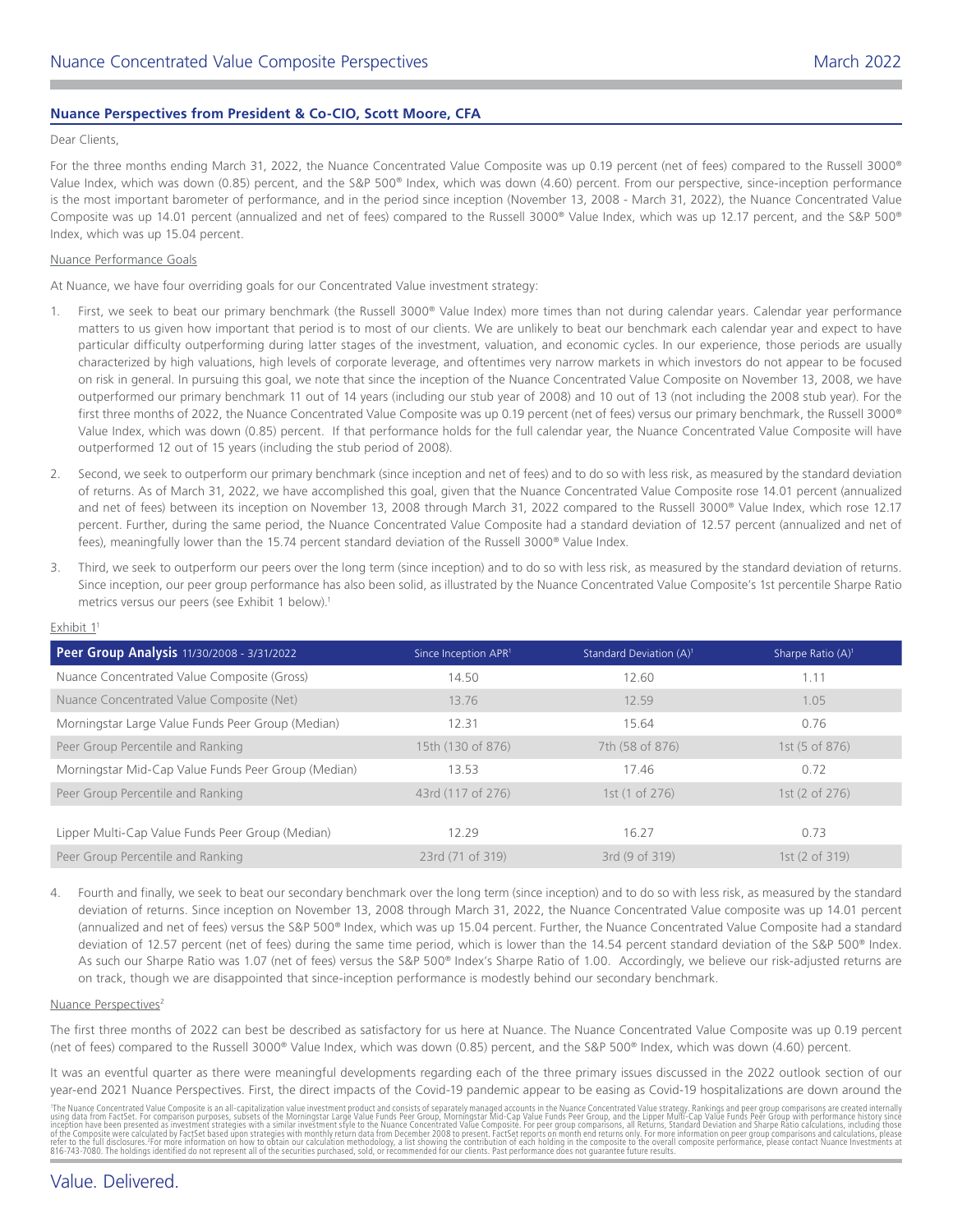globe and the virus may be evolving into a manageable endemic. Secondary impacts such as supply chain disruptions remain, however, and a more virulent or aggressive variant could still develop at any time. We retain our significant overweight position to the Health Care sector as we wait patiently for elective procedures to normalize following this prolonged disruption. We continue to believe there is a meaningful backlog of deferred procedures to be worked through and that under-earnings persist across many of our favored Health Care leaders.

Second, the mounting inflationary pressures that we noted in our 2022 outlook have been exacerbated by the escalation of the Russian invasion of Ukraine and the associated economic sanctions. Our performance in the Consumer Staples sector this quarter was emblematic of these inflationary dynamics. One of our best performing stocks in the quarter was Cal-Maine Foods, Inc. (CALM), which was up more than 49 percent. CALM is a leading provider of eggs in the U.S. and while the company dealt with higher feed costs in the quarter, it also benefited from commodity egg prices increasing from \$1.60/dozen at year-end to \$2.47/dozen as of March 31, 2022 (USDA Large White Eggs, per FactSet). On the other hand, stocks like Kimberly-Clark Corporation (KMB), down (13.05) percent, and Clorox Company (CLX), down (19.73) percent, continued to face margin pressure from rising input costs that have not yet been fully passed on to their customers. As noted in our 2022 outlook, we believe these tend to be transitory dynamics, and we've taken the opportunity to reduce our position in CALM and add to our positions in KMB and CLX.

Third, inflation persisted in the oil and gas markets as well, as the Energy sector continued off its torrid 2021 as the best performing sector to start 2022, up 39.14 percent in the quarter. Again, our void energy positioning was a detractor from performance, but we continue to believe there are major competitive issues impacting the companies making up the Energy sector as new technologies take share from legacy fossil fuels, and we retain a negative view of the sector despite its short-term cyclical outperformance.

Finally, the exceptionally low interest rates experienced in recent years appear to be on a path toward normalization as central banks have begun withdrawing highly accommodative monetary policy. We are hopeful that this policy change will once again remind investors of the benefits of financial strength (low debt levels) and the risks associated with significant leverage.

#### 2022 YTD Attribution Analysis

For the three months ending March 31, 2022, the Nuance Concentrated Value Composite was up 0.19 percent (net of fees) compared to the Russell 3000® Value Index, which was down (0.85) percent. Thus, the strategy outperformed its benchmark by 1.04 percent. In studying the attribution (per FactSet twofactor Brinson Attribution), we make the following observations:

- 1. Our stock selection in the Financials sector was a significant positive contributor to performance as our investments in property & casualty insurers such as Travelers Companies, Inc. (TRV) outperformed in the period.
- 2. Our stock selection in the Utilities sector was a modest detractor from performance as water utilities such as SJW Group (SJW) underperformed in the period.
- 3. Our underweight of the Energy sector was a meaningful detractor from performance as we believe geopolitical instability exacerbated a cyclical rebound in commodity prices, and Energy was the best performing sector in the period. Our underweight positioning to the Consumer Discretionary sector, the worst performing sector in the period, only partially offset the impact.
- 4. Our positioning in Consumer Staples was a modest headwind to performance. Cal-Maine Foods, Inc. (CALM) was our top performing stock as it benefited from a cyclical increase in egg prices. However, that was offset by underperformance in household & personal products companies such as Henkel AG & Co. KGaA (HENKY), our worst performing stock in the period, which we believe experienced margin compression related to input cost inflation.
- 5. Our investment in the Health Care sector was a modest negative contributor to performance as our investment in Universal Health Services, Inc. (UHS) outperformed in the period, while our investment in Baxter International Inc. (BAX) was a detractor from performance as it was down and underperformed in the period.
- 6. In the Real Estate sector, Equity Commonwealth (EQC) was a positive contributor to performance as it executed on an accretive stock repurchase plan at a discount to net asset value.
- 7. Our underweight to the Information Technology sector was a positive contributor in the quarter as the sector was down more than (9.0) percent.

## Featured Investment

Henkel AG & Co. KGaA (HENKY) is a leading global producer of adhesives and household products, both areas of the economy that the Investment Team considers to be attractive for investments. Its adhesives business holds a #1 or #2 market share position in a variety of categories including automotive, construction and electronics adhesives, according to our research. HENKY has been a dominant adhesives player for many years, and we expect it will be a market share gainer over this coming cycle due to its advantaged portfolio. HENKY's household products business is a global leader in laundry care with its Persil®, All®, and Snuggle® brands, and a European leader in dishwashing detergent and toilet care. All three of these categories have been solid growers over this last economic cycle and we expect that trend to continue. In addition to its leading market shares, HENKY holds around 1.5 billion euros of net cash on its balance sheet as of December 31, 2021, a figure that compares favorably to both of its peer groups. When HENKY's attractive end markets are combined with its leading market share positions and net cash balance sheet, the Investment Team has concluded that HENKY's overall competitive position is very attractive.

HENKY is expected to earn around \$1.15-\$1.20 per ADR share (in U.S. dollars) this year, per Wall Street consensus estimates, and the Investment Team believes that the company is under-earning its long-term potential. HENKY's first source of under-earnings relates to its current elevated cost of goods sold. Recent raw material inflation has eaten into earnings with cost of goods sold as a percent of its sales currently running about 200 basis points (bps) above what we would consider normal. This increase has been primarily driven by rising resin and other petrochemical costs across HENKY's entire product portfolio. We believe this negative phenomenon will likely prove transitory as pricing ultimately catches up with costs and the ratio normalizes. HENKY's second source of under-earnings relates to the net cash on its balance sheet referenced above. In January 2022, HENKY announced its first ever stock buyback for a total of 1.0 billion euros,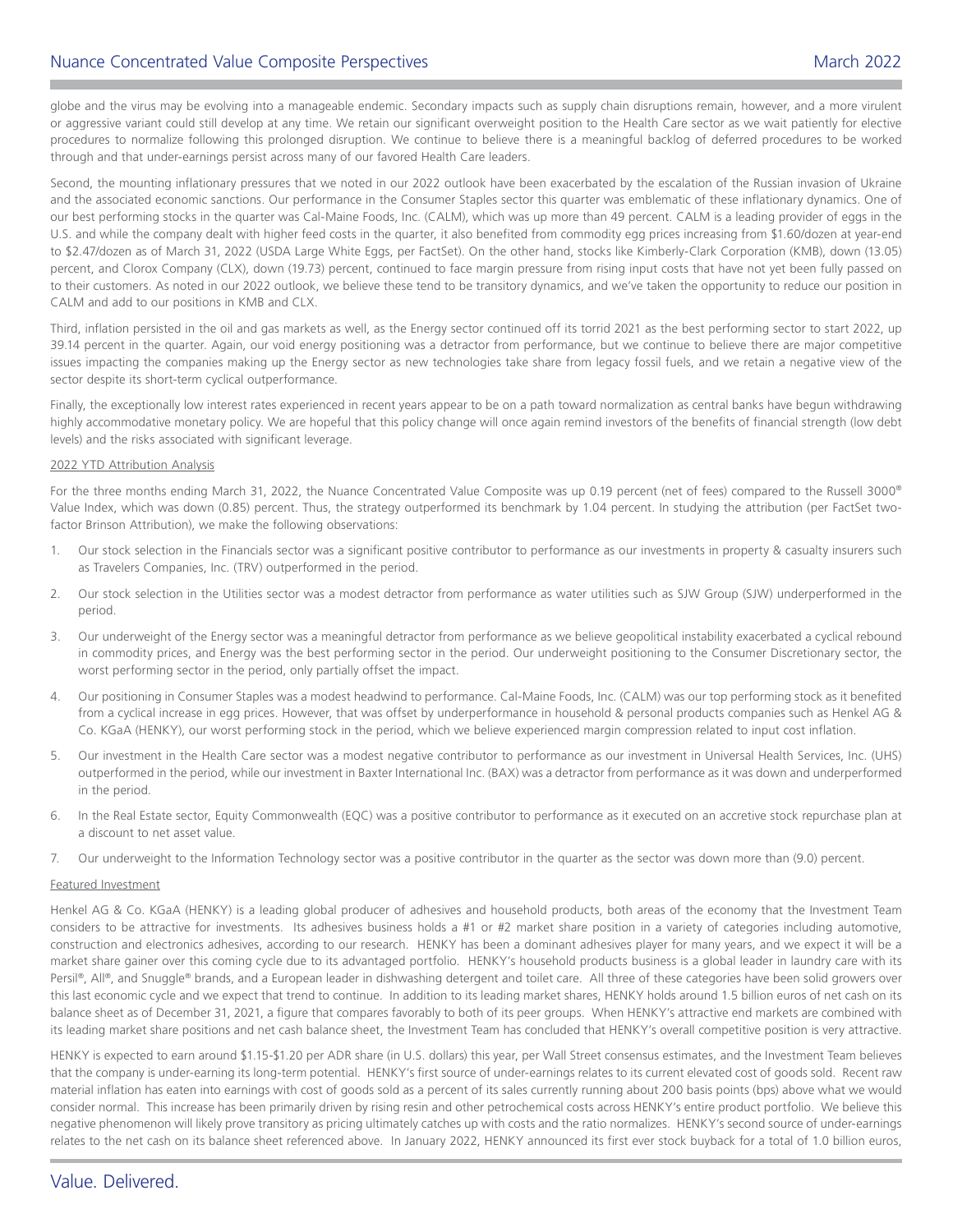which represents around 3.5 percent of its current market cap. If this buyback were to be successfully executed over the course of 2022 as planned, then we believe it could prove to be accretive to earnings, while still leaving some modest net cash on the balance sheet. If either or both abovementioned catalysts were to occur, then we believe that HENKY's earnings per share could move higher.

As of March 31, 2022, HENKY was trading at \$16.68 per ADR share which equated to under 12.0 times the Investment Team's estimate of normalized earnings, a multiple that is well below HENKY's 20-year average price-to-earnings multiple of around 18.0 times. Additionally, this multiple is significantly more attractive than our Nuance proprietary long universe median price-to-earnings multiple, which today sits at around 29.0 times. If HENKY's earnings per share were to move higher to more normal levels as discussed above and its price-to-earnings multiple was to expand to levels in line with its 20-year history, then meaningful absolute and relative upside could be generated by investing in HENKY's shares as of March 31, 2022, in our opinion. Additionally, we believe HENKY's conservative balance sheet combined with the ongoing share buyback should provide reasonable downside support for the stock from these stock price levels. The combination of a company with an excellent competitive position and desirable end markets, temporary under-earnings, and an inexpensive valuation with downside support makes HENKY an ideal fit as an investment within the Nuance process.

As always, we continue to optimize your risk reward using our time-tested Nuance process. This Nuance process places a significant emphasis on determining if a company has leading and sustainable market share positions across the vast majority of its businesses, can deliver above-average returns on capital versus peers over a business cycle, and has a strong financial position versus its peers over time as well. Once we have studied and understood those characteristics, we prepare our own proprietary financial statements for each business, attempting to normalize the financial statements of our potential investment to a state of normalcy or to what we think of as a mid-business cycle state. With those financial statements created, we then study historical valuation data to ascertain a fair value and downside value for each of the leading businesses that we believe have the traits of a successful investment. At that stage, we typically invest in the companies on our Nuance Approved List that, in our opinion, have significantly better risk rewards than the market set of opportunities. This overall process is designed to buy clients better-than-average companies, but only when we believe they have both less downside risk and more upside potential than the market set of opportunities.

Please visit our [website](http://nuanceinvestments.com) for more information about our team, our process and value investing. Follow us on [LinkedIn](https://www.linkedin.com/company/nuance-investments-llc) and [Twitter](https://twitter.com/NuanceInvest)! You may also receive information via traditional mail or [email](mailto:client.services%40nuanceinvestments.com?subject=). Call us at 816-743-7080. Click [here](https://www.nuanceinvestments.com/concentrated-value/commentary.php) for historical Concentrated Value Perspectives.

Thank you for your continued confidence and support.

Scott A. Moore, CFA